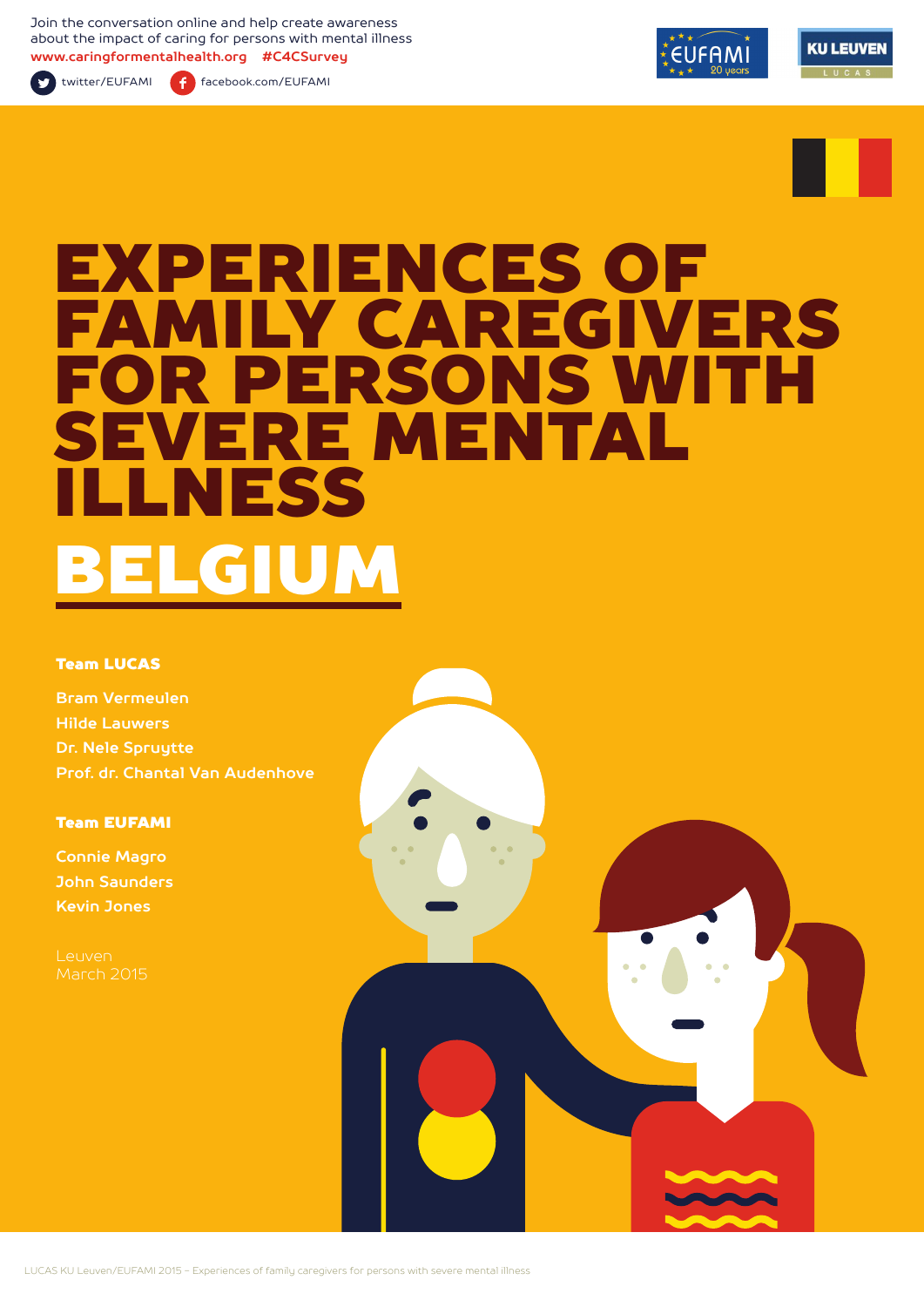#### EXPERIENCES OF FAMILY CAREGIVERS FOR *PERSONS WITH SEVERE MENTAL ILLNESS:* BELGIUM

2014, AN INTERNATIO SURVEY WAS CARRIED OUT TO **GET A CLEARER PICTURE OF** THE EXPERIENCES OF FAMILY CAREGIVERS FOR PERSONS WITH A **SEVERE MENTAL ILLNESS**



# The study aimed to clarify

- The burden and well-being
- The satisfaction with professional support
- The need for additional support for family caregivers of persons with a severe mental illness

**LUCAS, the Centre for Care research and consultancy of the KU Leuven (University of Leuven), conducted the study in collaboration with the European Federation of Families of Persons with Mental Illness (EUFAMI). The study was a multi-site, cross-sectional survey undertaken in 22 countries (Australia, Austria, Belgium, Canada, Cyprus, Denmark, Finland, France, Germany, Greece, Ireland, Israel, Italy, Malta, Netherlands, Norway, Portugal, Russia, Spain, Sweden, Switzerland and UK). The survey consisted of an anonymous, self-completion questionnaire administered on paper, by email and online. Questionnaires were completed by 1,111 caregivers.** 

### We provide **country-specific** results for those countries with 46 respondents or more

- **1 Interpretation of country-specific findings**
- **2 Specific characteristics of the Belgian respondents**
- **3 Major challenges according to the Belgian respondents**
- **4 International comparison**
	- *a. Perceived stigma of family caregivers because they got in contact with professional help*
	- *b. Positive personal experiences of the carer*
	- *c. Good aspects of the relationship between carer and person being cared for*
- **5 Need for support according to Belgian respondents**
- **6 Full data**

*To download the full report or to obtain more information, please visit: www.eufami.org or www.kuleuven.be/lucas*

# Interpretation of country-specific findings

In the full report the total sample of family caregivers (N = 1,111) is reported. As indicated in the full report, it is important to be aware that this sample consists of family caregivers that are mainly associated with a family organisation. The results cannot be generalised for all family caregivers of persons with severe mental illness.

For the country reports, we urge extra caution in interpreting the results because of the low number of respondents. Statistical comparisons between countries or between specific countries and the global sample are difficult. It is not possible to infer strong conclusions on the situation in one specific country.

The aim of a country report is to promote discussion within a country and to generate ideas for further research, policy and practice actions. The results can be a trigger to set up a larger, representative study of family caregivers for persons with severe mental illness. They can help further hypothesis building and can inspire the formulation of new research questions or policy recommendations.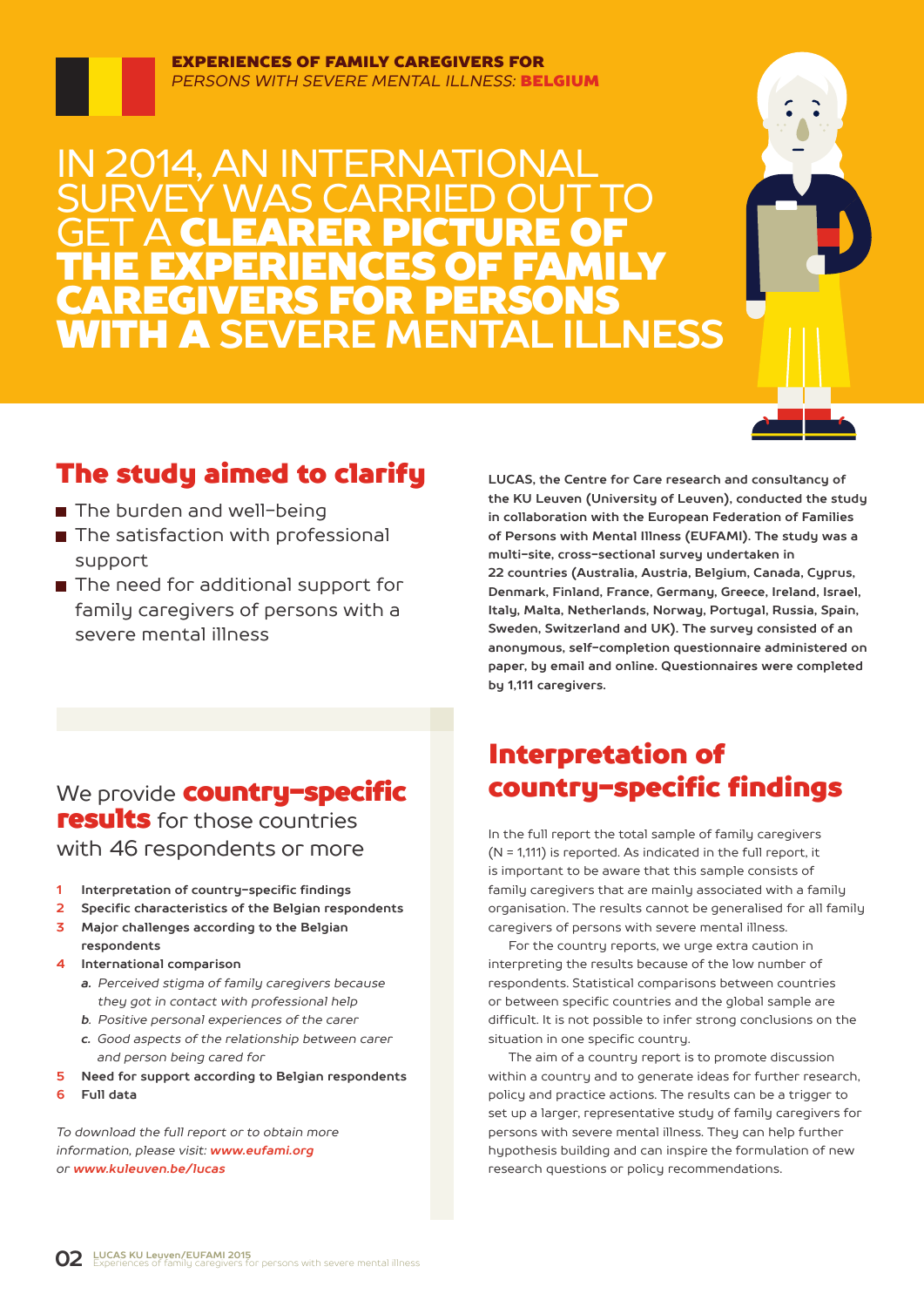# Specific characteristics of the Belgian respondents

This and previous research show that the burden on family caregivers is determined by the characteristics of the relationship, the condition of their illness, and the cohabitation with the family member with a severe mental illness. For this reason, we highlight the raw data on the distribution of the respondents for these three variables.

| <b>Relationship with patient 1</b> | $N = 93$ |
|------------------------------------|----------|
| Son/daughter                       | 68       |
| Partner/spouse                     | 9        |
| <b>Brother/sister</b>              | з        |
| Parent                             | 5        |
| <b>Friend</b>                      | O        |
| Other                              | 4        |

#### Illness/condition of patient 1

*(multiple responses possible)*

| Psychosis/schizophrenia            | 52 |
|------------------------------------|----|
| Bi-polar disorder/manic depression | 18 |
| <b>Depression</b>                  | 15 |
| Anxiety                            | 13 |
| Other mental health problem        | 27 |

#### Living with patient 1

| <b>Yes</b>       | 25 |
|------------------|----|
| Some of the time | ь  |
| <b>No</b>        | 56 |

*Data are % based on valid responses*

# Major challenges according to the Belgian respondents

We selected the three highest and lowest scoring items of burden or dissatisfaction<sup>1</sup>

#### The respondents in Belgium are very dissatisfied with or worry very much about:

# **1** Caregivers' dissatisfaction with <u>support</u>:<br><u>information</u> and <u>advice</u> for carers

*Question:* In general, how satisfied are you that you have enough information about how their condition/illness is likely to develop in the longer-term?

#### Caregivers' general well-being: their role as a carer

*Question:* During the past four weeks, how concerned were you about having to put the needs of the person you care for ahead of your own needs?

#### Caregivers' dissatisfaction with support: information and advice for carers

*Question:* In general, how satisfied are you with the amount of advice available to you (e.g. from healthcare workers or other carers)?



#### Caregivers' general well-being: their own safety

**Question:** During the past four weeks, how concerned were you about the person you care for accidentally doing something that puts you at risk (e.g. leaving the gas on)?

# 2 Caregivers' satisfaction with support

*Question:* In general, how satisfied are you with the support you received from patient/caregiver organisations?

S Caregivers' satisfaction with support:<br>information and advice for carers

**Question:** In general, how satisfied are you with how easy it is to understand the information you have?

*1. Burden is defined in this study as a combination of the answers 'quite a bit' and ' a lot' on the 5-point Likert Scale items. Dissatisfaction is defined as a combination of the answers 'very dissatisfied' and 'somewhat dissatisfied' on the 5-point Likert Scale items.*

*No burden and satisfaction are likewise defined in this study as a combination of respectively 'not at all' and 'a little', and 'somewhat satisfied' and 'very satisfied' on the 5-point Likert Scale items.*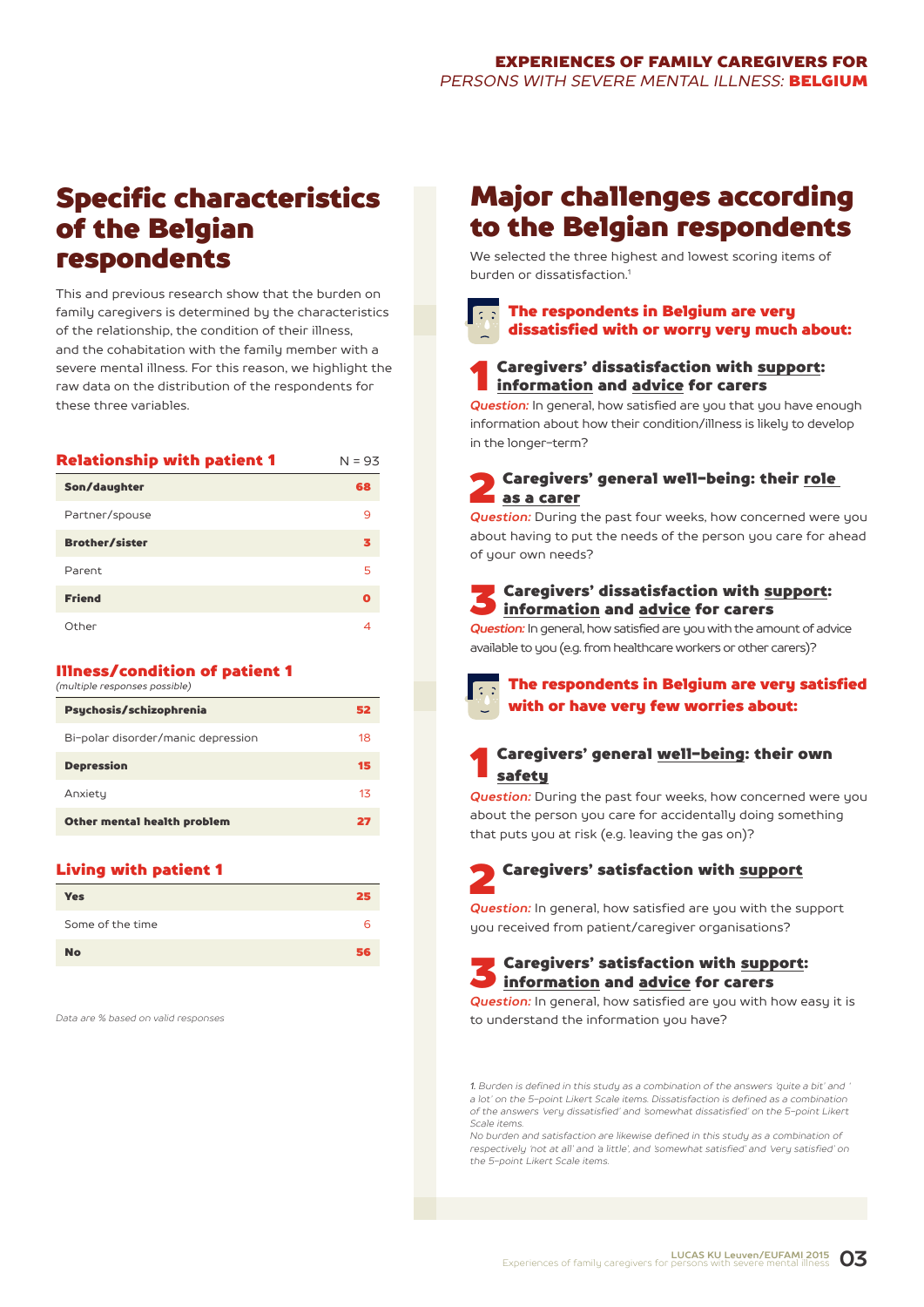# INTERNATIONAL COMPARISON

### Perceived stigma of family caregivers because they got in contact with professional help

Mean scores on the perceived stigma scale, which consists of the following items:

- **I** I started to feel inferior
- **I sometimes started feeling useless**
- **I sometimes am ashamed of this**
- **I started feeling less capable than before**
- **I started doubting myself**



### Positive personal experiences of the carer

Mean scores on the positive personal experience scale, which consists of the following items:

- **I have learnt more about myself**
- **I have contributed to others' understanding of the illness**
- **I have become more confident in dealing with others**
- **I have become more understanding of others with problems**
- **I have become closer to some members of my family**
- **I have become closer to friends**
- **I have met helpful persons**
- **I have discovered strengths in myself**

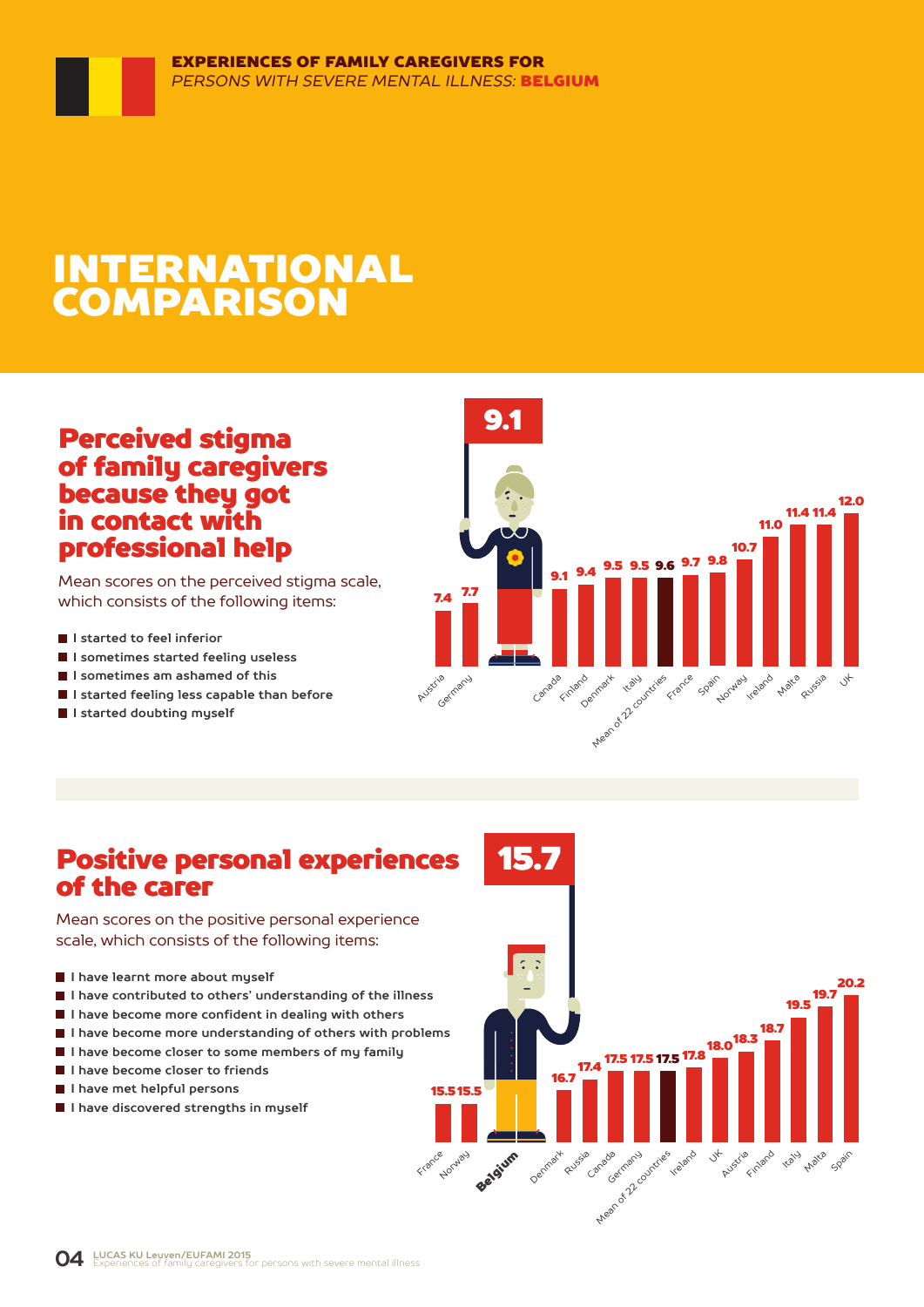#### EXPERIENCES OF FAMILY CAREGIVERS FOR *PERSONS WITH SEVERE MENTAL ILLNESS:* BELGIUM

### Good aspects of the relationship between carer and person being cared for

Mean scores on the good aspects of the relationship scale, which consists of the following items:

- **I have contributed to his/her wellbeing**
- **That he/she makes a valuable contribution to the household**
- **That he/she has shown strengths in coping with his/her illness**
- **That he/she is good company**
- **I share some of his/her interests**
- **I feel useful in my relationship with him/her**



# Need of support according to Belgian respondents

Need for support for family caregivers of persons with severe mental illness in their role as a carer (N=93)



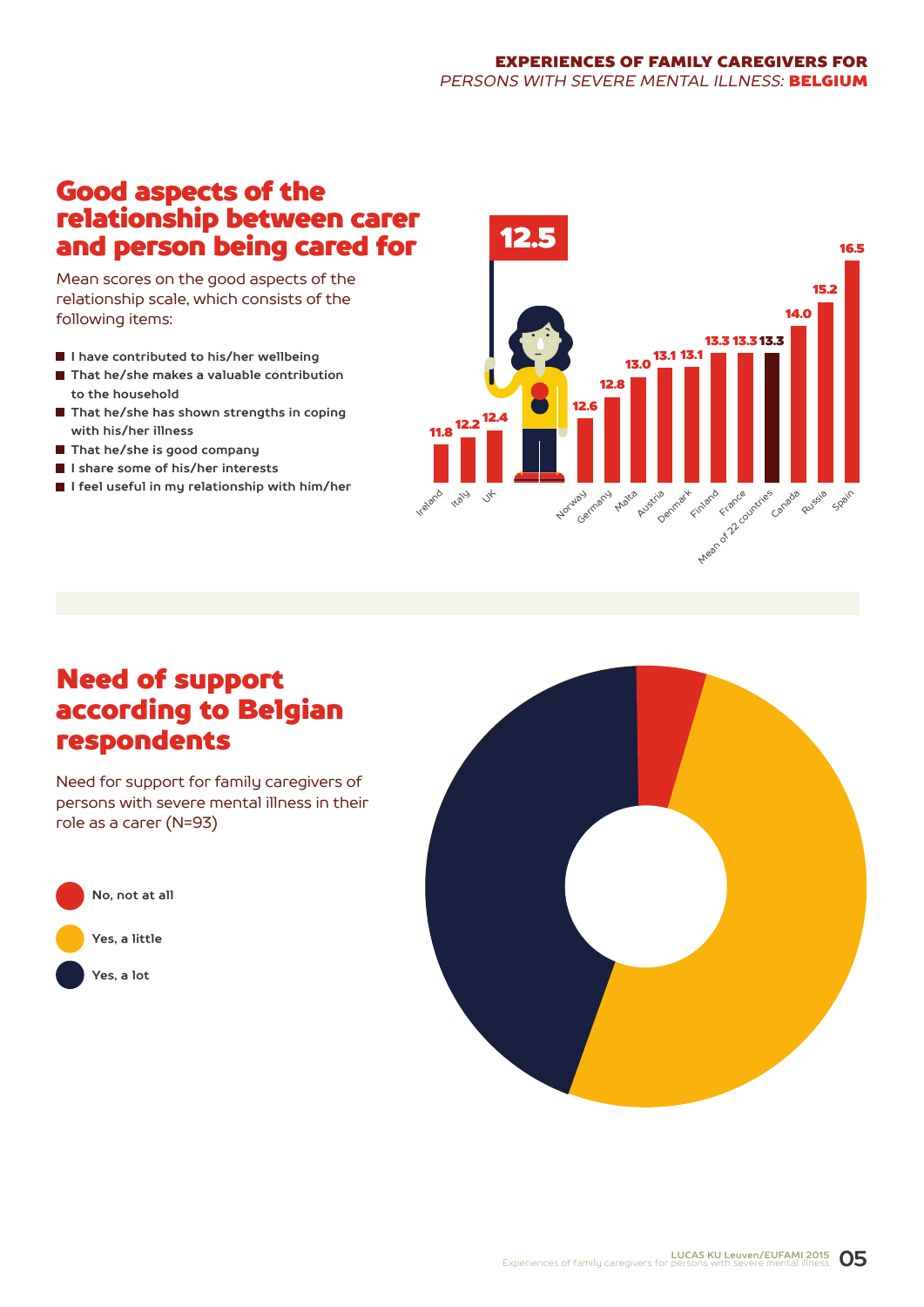# FULL DATA

# Socio-demographic and caregiving-related characteristics of family caregivers of persons with severe mental illness in Belgium (N=93)

| Age (mean)                                    | 60                      |
|-----------------------------------------------|-------------------------|
| Female                                        | 74                      |
| male                                          | 16                      |
| <b>Employment status</b>                      |                         |
| <b>Full-time</b>                              | 12                      |
| Part-time                                     | 17                      |
| Self-employed                                 | 6                       |
| Unemployed                                    | 6                       |
| <b>Retired</b>                                | 35                      |
| Student                                       | O                       |
| Unable to work due to caring responsibilities | $\overline{\mathbf{2}}$ |
| Unable to work due to ill-health/disability   | 7                       |
| <b>Other</b>                                  | з                       |
|                                               |                         |

#### Getting by

| Getting by is (very) difficult |
|--------------------------------|
|--------------------------------|

#### How many persons with a mental health problem do you currently care for?

|           | ٦9. |
|-----------|-----|
| っ         | 18  |
| 3 Or more |     |

#### Living with patient 1

| __               |    |
|------------------|----|
| <b>Yes</b>       | 25 |
| Some of the time | 6  |
| <b>No</b>        | 56 |

#### Relationship with patient 1

| Son/daughter          | 68 |
|-----------------------|----|
| Partner/spouse        | 9  |
| <b>Brother/sister</b> |    |
| Parent                | 5  |
| <b>Friend</b>         | Ω  |
| Other                 |    |

#### Illness/condition of patient 1 *(multiple responses possible)*

| Psychosis/schizophrenia            | 52 |
|------------------------------------|----|
| Bi-polar disorder/manic depression | 18 |
| <b>Depression</b>                  | 15 |
| Anxiety                            | 13 |
| Other mental health problem        | 27 |

#### Time caring

| Years since first started taking care for someone<br>with mental health problem (mean) | 15 |
|----------------------------------------------------------------------------------------|----|
| Hours spent looking after someone with a mental health<br>problem last week (mean)     | 16 |

#### Role as a carer

| <b>Only caregiver</b>                               | 24 |
|-----------------------------------------------------|----|
| Main caregiver                                      | 28 |
| Sharing caring responsibilities equally with others | 24 |
| Someone else is the main caregiver                  |    |
| <b>Other</b>                                        |    |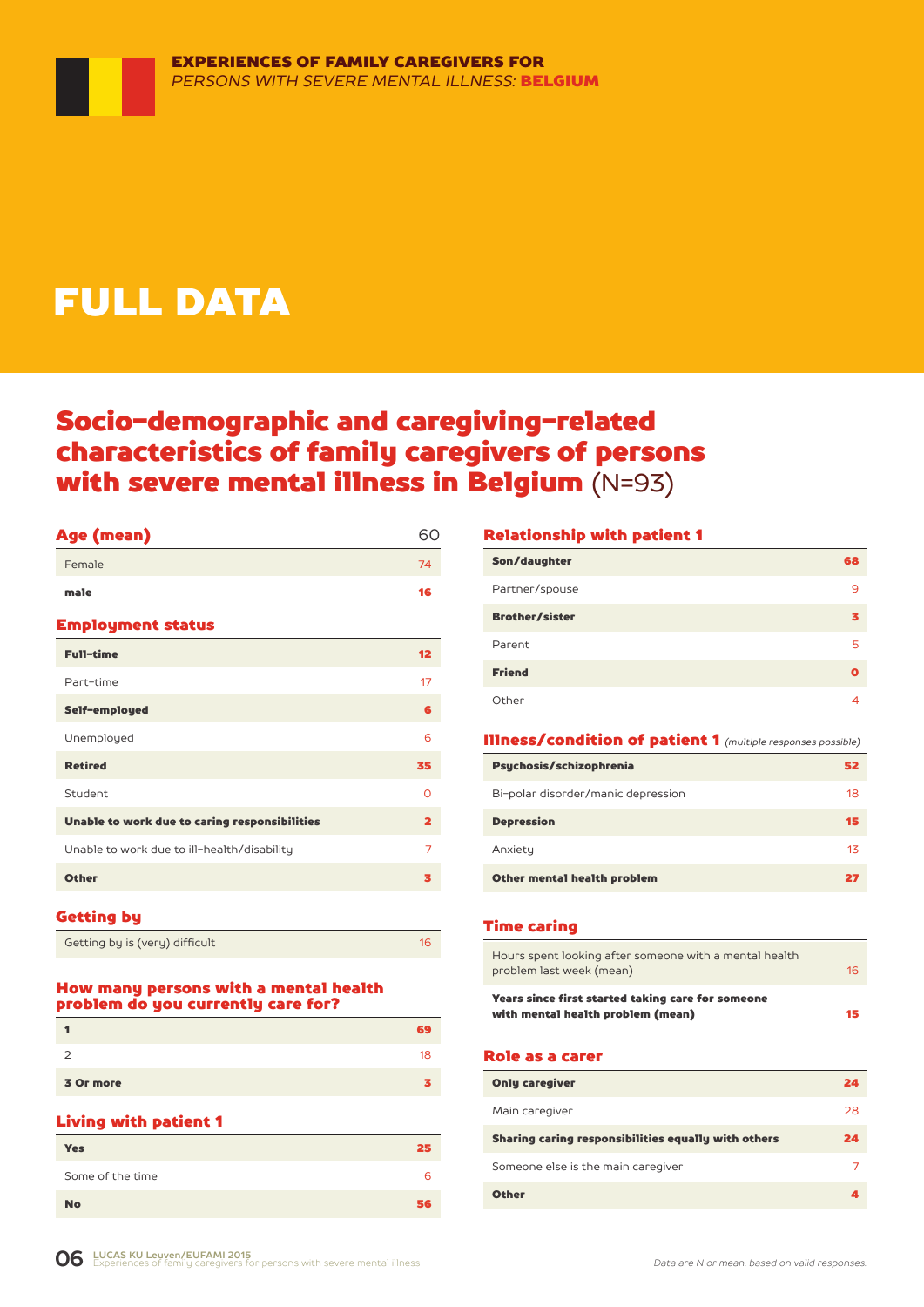# Experiences of family caregivers of persons with severe mental illness in Belgium (N=93)

| "During the past four weeks, how concerned were you about …"                                                                                                                                   | 1 –            | $\mathbf{2}$ | 3  | 4  | $5+$           |
|------------------------------------------------------------------------------------------------------------------------------------------------------------------------------------------------|----------------|--------------|----|----|----------------|
| Your role as a carer                                                                                                                                                                           |                |              |    |    |                |
| Not having enough time to yourself?                                                                                                                                                            | 17             | 28           | 19 | 20 | 9              |
| Having to put the needs of the person you care for ahead of your own needs?                                                                                                                    | $\overline{7}$ | 16           | 24 | 37 | 9              |
| Not being able to take a break from caring?                                                                                                                                                    | 21             | 18           | 19 | 27 | 8              |
| Not being able to plan for the future?                                                                                                                                                         | 18             | 16           | 20 | 20 | 15             |
| Not being able to continue caring due to reasons beyond your control?                                                                                                                          | 26             | 23           | 10 | 23 | 11             |
| Your relationship with the person you care for                                                                                                                                                 |                |              |    |    |                |
| Strain in your relationship with the person you care for?                                                                                                                                      | 18             | 28           | 13 | 21 | 12             |
| The person you care for being too dependent on you at the moment?                                                                                                                              | 17             | 22           | 20 | 24 | 9              |
| The person you care for becoming too dependent on you in the future?                                                                                                                           | 9              | 20           | 21 | 24 | 17             |
| The person you care for saying things that upset you?                                                                                                                                          | 22             | 25           | 17 | 18 | 10             |
| Feeling irritable with the person you care for?                                                                                                                                                | 18             | 31           | 16 | 20 | 8              |
| Reaching "breaking point", where you feel you cannot carry on with things as they are?                                                                                                         | 31             | 21           | 13 | 15 | 13             |
| Your relationship with family and friends                                                                                                                                                      |                |              |    |    |                |
| Strain in your relationship with family and friends, because of your caring responsibilities?<br>"Drifting apart" from family and friends, because your caring responsibilities limit the time | 30             | 20           | 17 | 19 | 7              |
| available to keep in contact with them?                                                                                                                                                        | 30             | 26           | 12 | 18 | $\overline{7}$ |
| Feeling isolated and lonely because of the situation you are in?                                                                                                                               | 24             | 34           | 14 | 15 | 6              |
| Not getting the support you need from family and friends?                                                                                                                                      | 23             | 22           | 13 | 23 | 12             |
| <b>Your financial situation</b>                                                                                                                                                                |                |              |    |    |                |
| <b>Your own financial situation?</b>                                                                                                                                                           | 33             | 19           | 15 | 17 | 9              |
| The financial situation of the person you care for?                                                                                                                                            | 20             | 15           | 16 | 21 | 21             |
| Having to cover extra costs of caring?                                                                                                                                                         | 32             | 22           | 16 | 15 | 8              |
| <b>Your physical health situation</b>                                                                                                                                                          |                |              |    |    |                |
| Your own physical health?                                                                                                                                                                      | 13             | 26           | 15 | 30 | 9              |
| Your caring role making your physical health worse?                                                                                                                                            | 30             | 18           | 16 | 26 | 3              |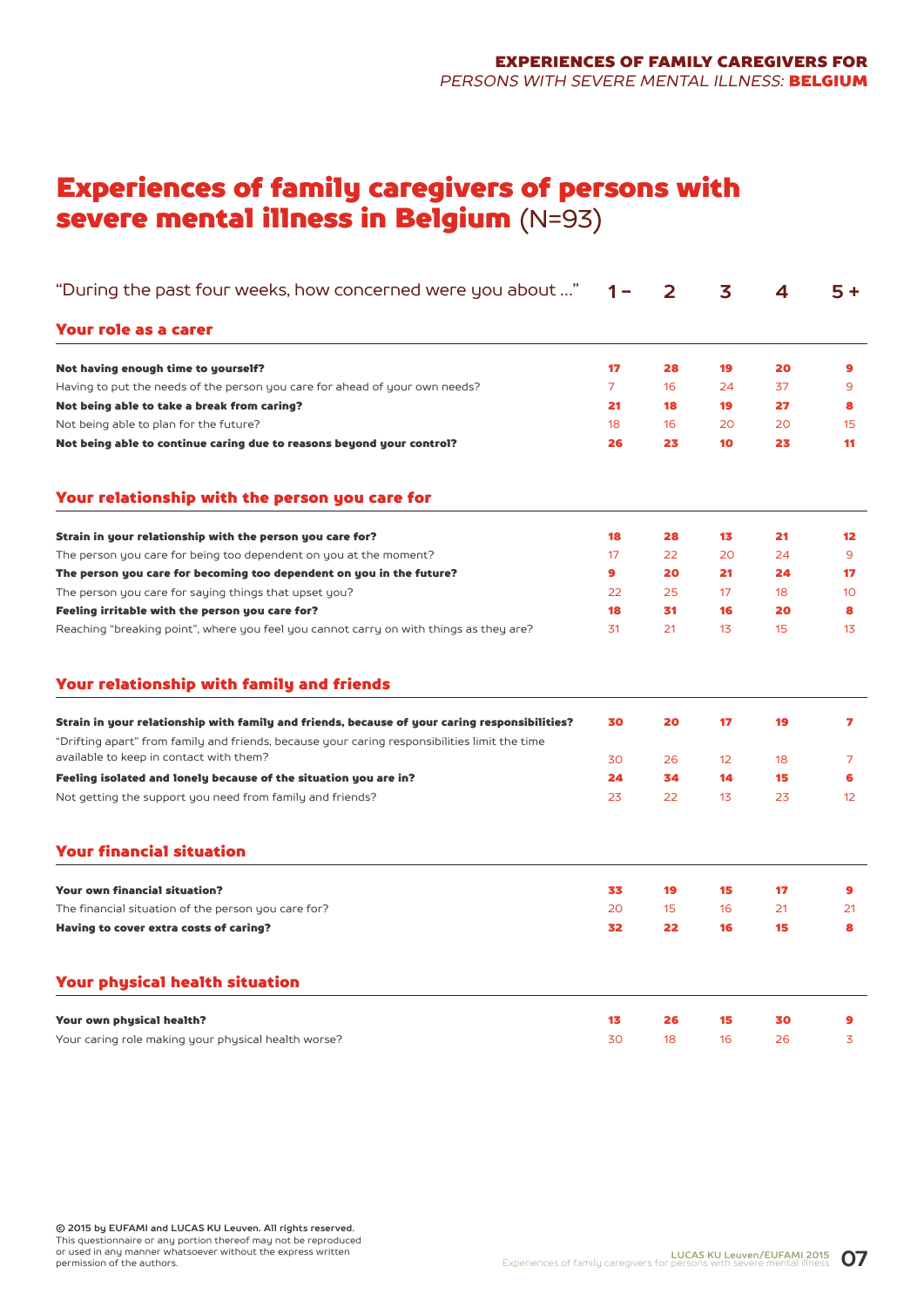EXPERIENCES OF FAMILY CAREGIVERS FOR

*PERSONS WITH SEVERE MENTAL ILLNESS:* BELGIUM

#### Experiences of family caregivers of persons with

| severe mental illness in Belgium (N=93) - continued                                           |     |              |                 |    |      |
|-----------------------------------------------------------------------------------------------|-----|--------------|-----------------|----|------|
|                                                                                               | 1 – | $\mathbf{2}$ | 3               | 4  | $5+$ |
| <b>Your emotional well-being</b>                                                              |     |              |                 |    |      |
| Being unable to cope with the "constant anxiety" of caring?                                   | 20  | 25           | 23              | 17 | 8    |
| Feeling depressed?                                                                            | 25  | 35           | 14              | 13 | 5    |
| Being unable to see anything positive in your life?                                           | 39  | 29           | 12 <sup>2</sup> | 10 | 1    |
| Lack of sleep brought about through worry or stress?                                          | 15  | 33           | 15              | 22 | 8    |
| Lack of sleep caused by the person you care for keeping you awake at night?                   | 41  | 24           | 10              | 10 | 7    |
| Feeling so exhausted that you cannot function properly?                                       | 37  | 23           | 12              | 17 | 4    |
| <b>Stigma and discrimination</b>                                                              |     |              |                 |    |      |
| Persons treating you differently because of the illness/condition of the person you care for? | 38  | 30           | 13              | 10 | 2    |
|                                                                                               |     |              |                 |    |      |
| Safety 'how concerned were you about the person you care for'                                 |     |              |                 |    |      |
| Accidentally doing something that puts you at risk?                                           | 63  | 16           | 7               | 4  | 2    |
| Being aggressive or threatening towards you?                                                  | 58  | 11           | 10              | 7  | 6    |
| <b>Harming themselves?</b>                                                                    | 41  | 16           | 11              | 13 | 11   |
| Getting themselves into dangerous situations?                                                 | 32  | 19           | 12              | 14 | 15   |

*Data are N, based on valid responses.*

*All items use the same 5-point Likert Scale (1= not at all, 2= a little, 3= moderately, 4= quite a bit, 5= a lot). All items start with "During the past, how concerned were you about …".*

# Satisfaction with professional support of family caregivers of persons with severe mental illness in Belgium (N=93)

| "In general, how satisfied are you with "                                                                                                      |    | フ  | 3  | 4  | 5+                |
|------------------------------------------------------------------------------------------------------------------------------------------------|----|----|----|----|-------------------|
| Information and advice for carers                                                                                                              |    |    |    |    |                   |
| That you have enough information about the condition/illness of the person you<br>care for to enable you to feel confident in caring for them? | 13 | 20 | 13 | 33 | $12 \overline{ }$ |
| That you have enough information about how their condition/illness is likely to<br>develop in the longer-term?                                 | 20 | 28 | 18 | 20 |                   |
| That you can get whatever information you need when you need it?                                                                               | 17 | 25 | 24 | 20 |                   |
| With how easy it is to understand the information you have?                                                                                    | 3  | 7  | 23 | 50 | 9                 |
| With the amount of advice available to you?                                                                                                    | 14 | 31 | 24 | 20 | 4                 |
| That you are clear about who to go to for the information and advice you need?                                                                 | 19 | 24 | 19 | 27 | 5                 |
| That you are clear about who to contact if there is an emergency and you need                                                                  |    |    |    |    |                   |
| help right away?                                                                                                                               | 27 | 19 | 17 | 23 | 8                 |
| That you are clear about who to call if you have a routine inquiry?                                                                            | 13 | 20 | 21 | 32 |                   |